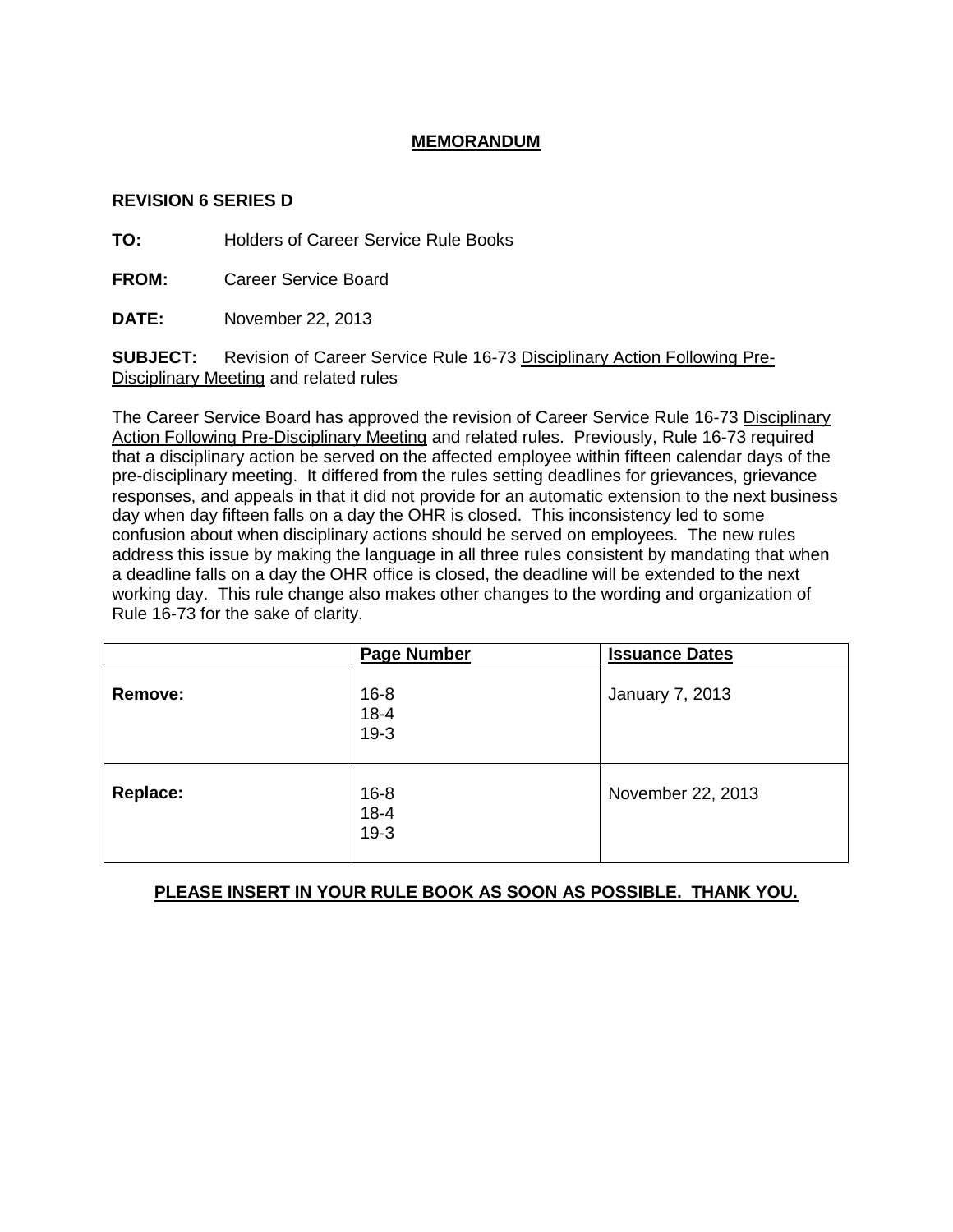16-73 Disciplinary Action Following Pre-disciplinary Meeting (Revised November 22, 2013; Rule Revision Memo 6D)

- A. Personnel decisions relating to progressive discipline may take into account any relevant prior disciplinary action.
- B. A written notice of the disciplinary decision and the reasons for the disciplinary action based on the pre-disciplinary meeting and other pertinent information obtained by the appointing authority shall be served on the employee within fifteen (15) calendar days after the meeting. The notice shall be considered served on the date shown on the certificate of hand delivery or mailing. If the fifteenth day falls on a day the OHR is not open for business, the appointing authority has until the next working day to serve the notice of discipline.
- C. However, if an appointing authority presents to the OHR Executive Director documented extenuating circumstances requiring additional time, the OHR Executive Director may extend the date for taking disciplinary action for an additional ten (10) calendar days. A request for an extension of time must be sent to the OHR Executive Director prior to the expiration of the time for taking disciplinary action. If disciplinary action is not taken within the initial time period and a request for extension of time is not timely submitted to the OHR Executive Director, the agency must repeat the steps contained in section 16-40 before disciplinary action may be taken.
- D. 1. A verbal reprimand may not be grieved or appealed.
	- 2. An employee may file a grievance of a written reprimand in accordance with Rule 18 **DISPUTE RESOLUTION**. An employee may not appeal a written reprimand to the Career Service Hearings Office.
	- 3. An employee may directly appeal a suspension, involuntary temporary reduction of pay, involuntary demotion or dismissal in accordance with Rule 19 **APPEALS**.

16-74 Guidelines for Involuntary Temporary Reduction of Pay (Revised October 17, 2010; Rule Revision Memo 47C)

When an involuntary temporary reduction in pay is imposed on an employee, the employee's pay shall not be reduced:

- A. More than four and fifty-five hundreds percent (4.55%); or
- B. Below the range minimum of the employee's pay range; or
- C. For less than seven (7) pay periods; or
- D. For more than thirteen (13) pay periods.

Any merit increase or merit payment shall be based on the employee's normal rate of pay, not the employee's temporarily reduced rate of pay.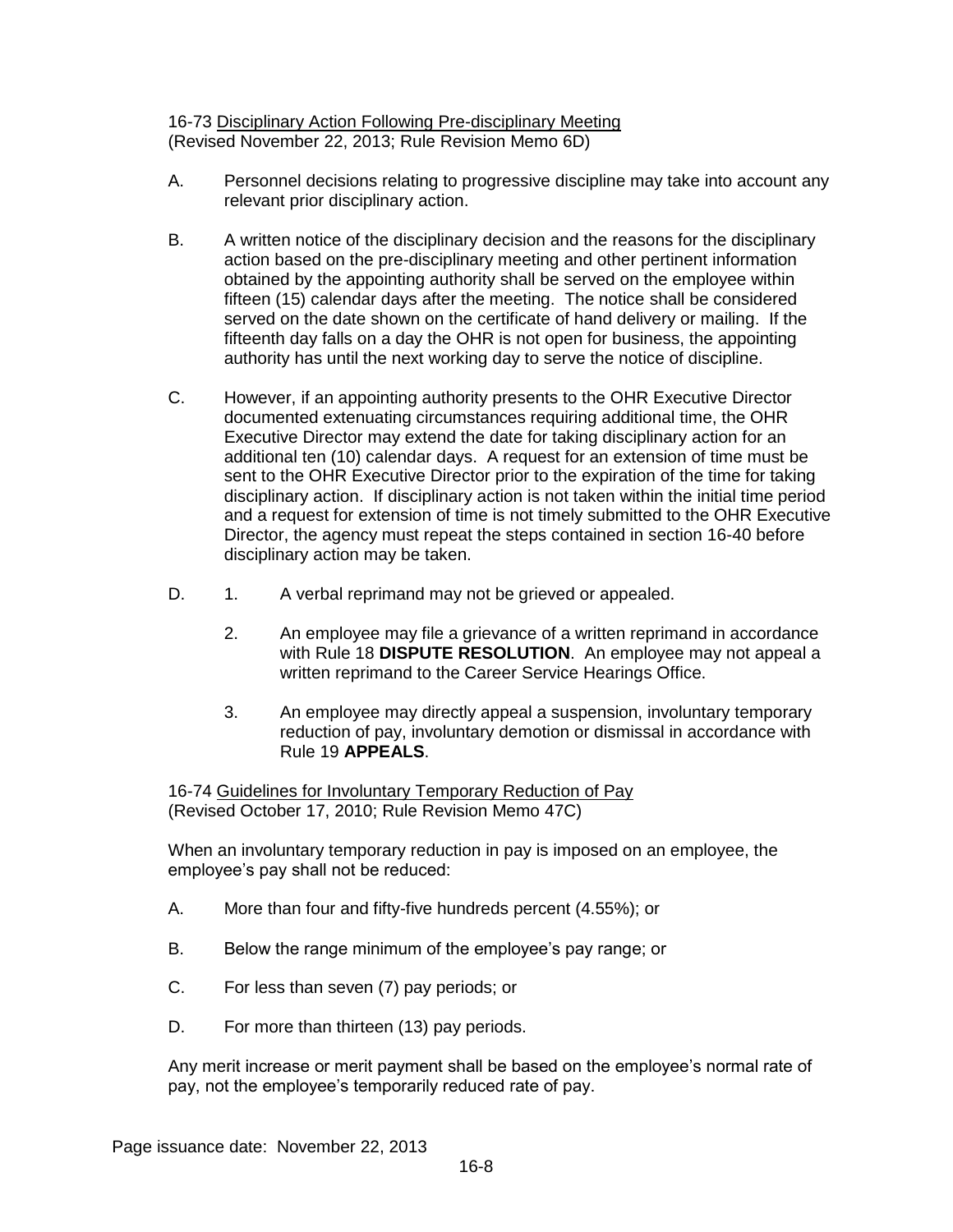## A. Notice to Employees:

The department or agency must post or provide to all employees a copy of this procedure, the name and telephone number of the department or agency designee(s) who may accept grievances, and the acceptable methods of delivery of grievances. If the department or agency fails to appoint a department or agency designee, the appointing authority shall be deemed to be that department or agency's designee.

### B. Filing of Grievance:

In order to file a grievance an employee must:

- 1. Prepare and complete all sections of the official OHR grievance form.
- 2. Deliver the grievance to the department or agency designee within fifteen (15) calendar days after notification of the action or inaction which gives rise to the grievance. If the grievance is mailed, it must be received within the fifteen (15) calendar days.
- 3. Employees must use their own personal time when preparing grievances unless they are granted permission by their supervisors to use paid work time.

# C. Responding to Grievance:

The department or agency shall consider the grievance and within fifteen (15) calendar days following receipt of the grievance provide the employee a dated, written notice of a decision. The written decision shall contain a certificate of mailing or certificate of hand delivery which indicates the date the decision was mailed or hand delivered to the employee.

### D. Computation of Time:

The period of time shall be computed as follows (all time periods are calendar days):

- 1. The date of notification of the action or inaction shall be the date the employee knew or should have known of the action or inaction.
- 2. The period of time for filing the grievance starts on the day following the date of notice of the action or inaction.
- 3. The date for responding to a grievance starts on the day following receipt of the grievance.
- 4. If the final date for filing or responding to a grievance falls on a day the OHR is not open for business, the final date shall be the next working day (Revised November 22, 2013; Rule Revision Memo 6D).
- 5. The grievance filing or response period ends at 5:00 p.m. on the final date.